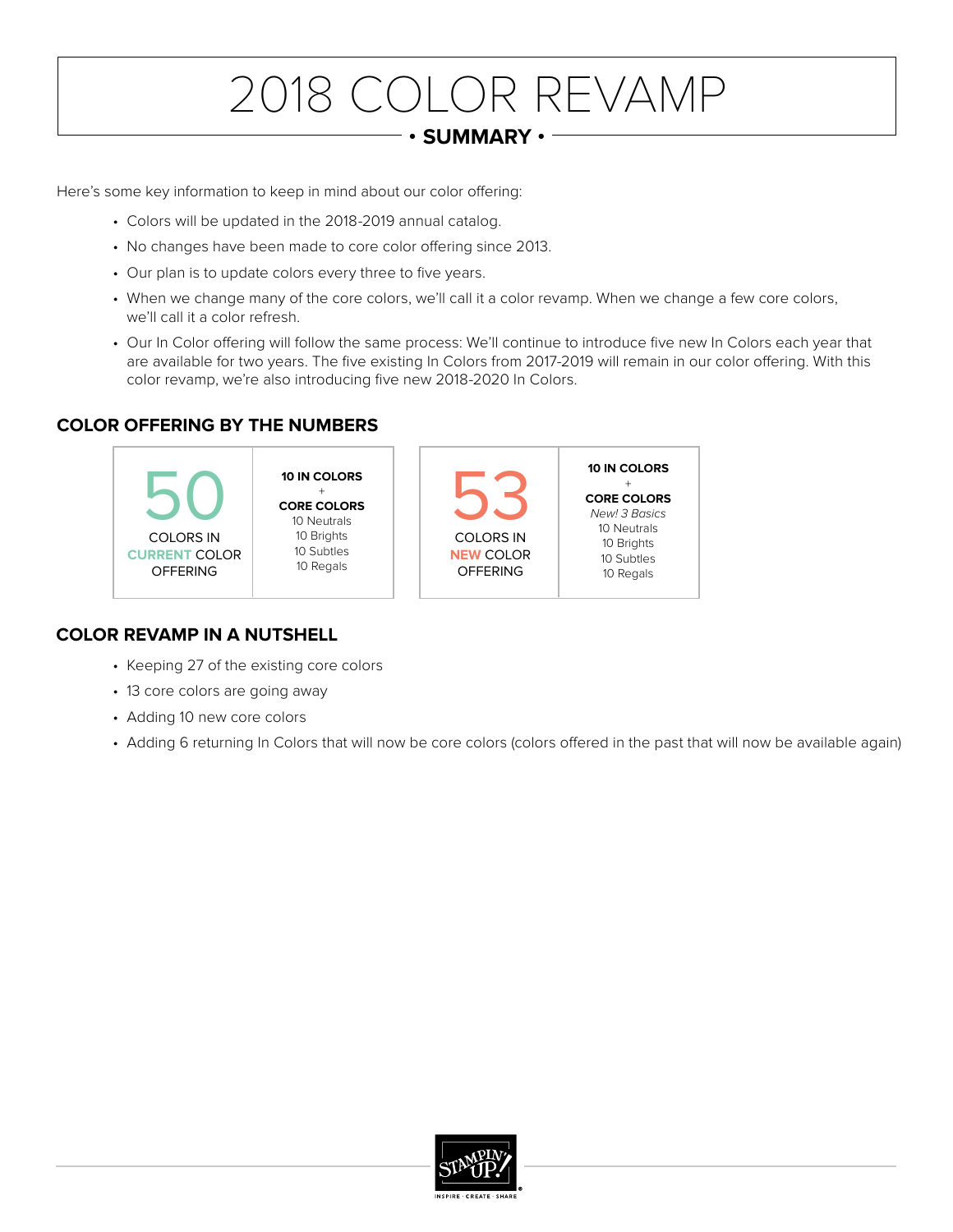## COLORS GOING AWAY

 $\checkmark$